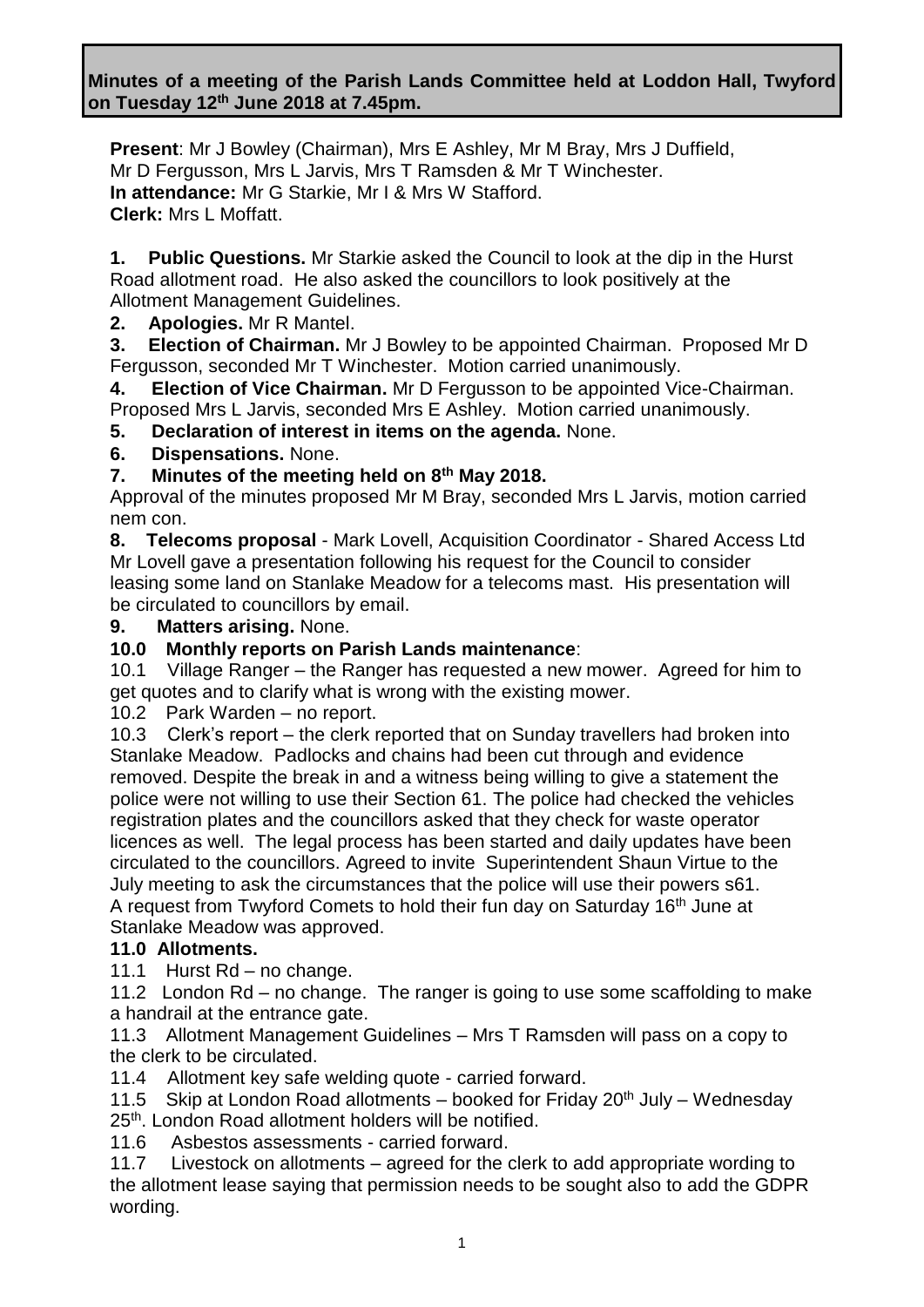11.8 Tree Inspection – agreed for the clerk to ask colleagues what arrangements other Parish Councils have.

11.9 Resident request to keep chickens on his allotment – unanimously approved that hens may be kept.

11.10 Quotes for tree works following allotment inspections. A quote to remove the fir tree and buddleia at Hurst Road amounted to £700. A quote to remove the conifers by the substation and the sycamore to the fence line and to reduce the saplings to below hedge height at London Rad amounted to £1,100. Agreed for councillors to look at the two sites before the next meeting.

11.11 Request to have a shelter 3mx3m on allotment. The committee requested a site plan with information on the location of the proposed shelter.

# **12.0 Millennium Garden, Jubilee Corner, Burial Ground & War Memorial.**

12.1 Report on cremations & burials – none to report.

12.2 Report on memorials – none to report.

**13.0 Bell Corner** – no matters to report.

# **14.0 KGVR**

14.1 Resident gate access (licence) – to be dealt with under part 2 at the end of the meeting.

14.2 CCTV – Clerk to meet with contact and obtain spec - carried forward.

14.3 Tennis Club – model 25 year lease - carried forward.

- 14.4 Dog waste bins costings to replace carried forward.
- 14.5 Telecoms proposal previously dealt with.
- 14.6 Request for height bar over main gate carried forward.
- 14.7 Fun Run  $-7<sup>th</sup>$  October booking request  $-$  approved.

14.8 To approve metal detection policy (circulated 03.05.18) Approval carried nem con.

14.9 Youth club / youth shelter – youth centre works approved.

14.10 Parish Lands Management Plan – update for Twyford in Bloom. Agreed that this could not be completed before Twyford in Bloom. Clerk to circulate the plan for further discussion.

14.11 Request for use of field – AFC Reading 07.07.18. Approved at a cost of £50 with £500 deposit.

#### **15.0 Stanlake Meadow**

15.1 Quote for remedial goal mouth works (£242.80 net). Proposed to approve

quote by Mr D Fergusson, seconded Mrs T Ramsden. Motion carried unanimously.

# **16.0 Stanlake Pavilion**

16.1 Pavilion Extension - carried forward.

16.2 Colleton School Lease (JJ/DF) – carried forward. Clerk to circulate to Mrs J Duffield.

**17.0 Youth and Community Centre underlease** – lease for approval. Proposed to **RECOMMEND to Full Council** approval of the lease. Proposed Mr D Fergusson, seconded Mrs E Ashley, Motion carried nem con.

**18.0 Risk Assessments (Stanlake)** – carried forward.

# **19.0 Correspondence –**

- 19.1 Receipt of cricket fixtures. Noted.
- **20.0 Date of next meeting – 10th July 2018 at Stanlake Pavilion.**

#### **14.1 KGVR**

# **Resident gate access (licence) – (under Part 2)** –

#### **Part 2 Confidential Information** Item 14.1 discussion – Resident gate access

The Council agreed that as confidential items were to be discussed the Chairman invoked Standing Order 1C "That in view of the special or confidential nature of the business about to be transacted, it is advisable in the public interest that the public

and press be temporarily excluded and they are instructed to withdraw". Proposed